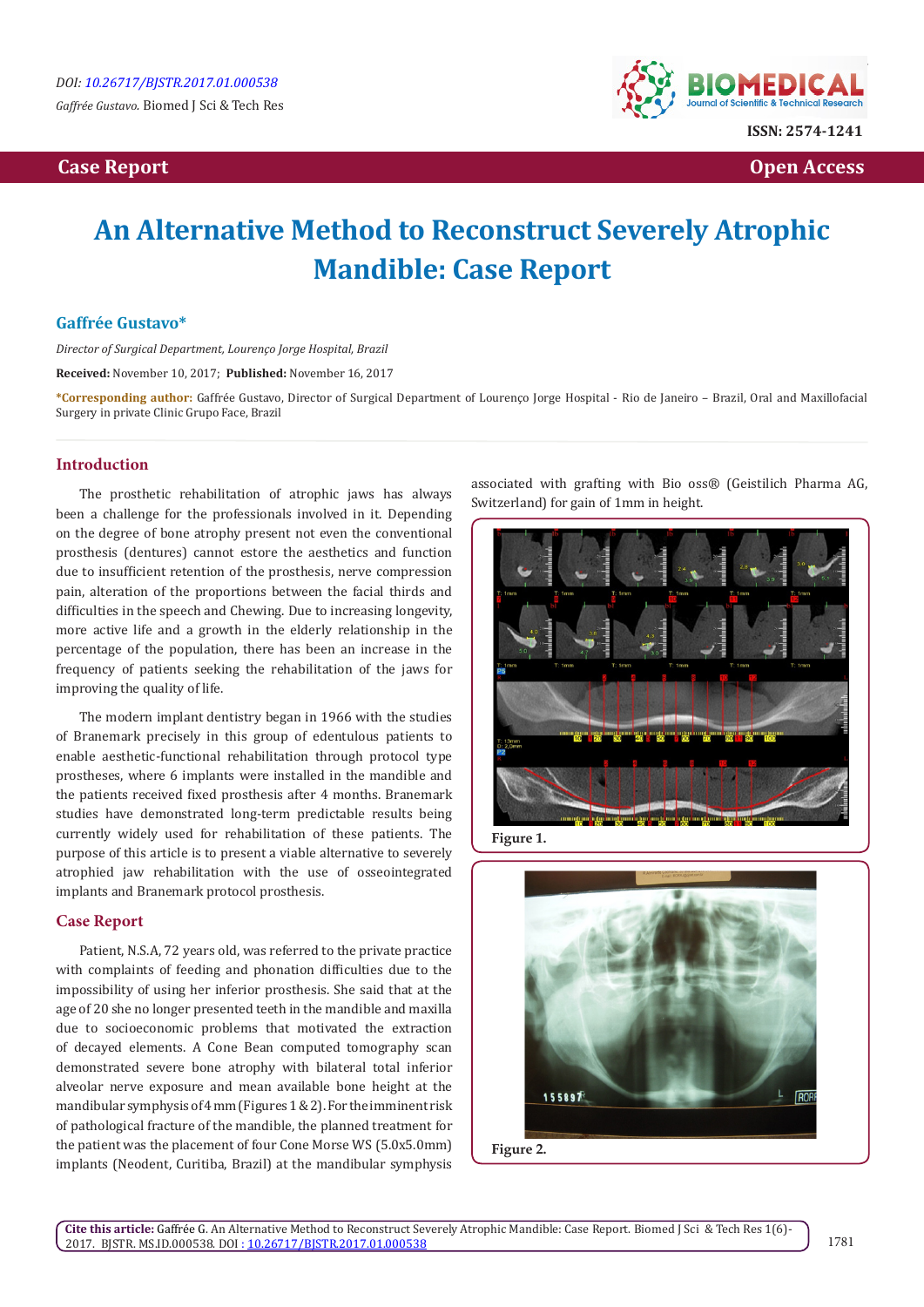A Unilock® 2.0mm, 21-hole high profile (Synthes Maxillofacial, Paoli, PA) miniplate was used to strengthen the mandible using the area of the mandibular branches and mandibular symphysis for fixation (Figure 3). This plate was modeled prior to surgery with the aid of a biomodel made from the DICOM images of cone bean tomography. Pre-modeling of the miniplate allowed its insertion to be performed by trans-oral access, reducing the time and morbidity of the surgical procedure. After 4 months the creation of the Branemark protocol prosthesis type was started and the patient was extremely satisfied with the result obtained (Figures 4 & 5). After 5 years of radiographic control we did not observe perimplant or any intercurrent bone loss (Figure 6).



**Figure 3.**



**Figure 4.**



**Figure 5.**



#### **Figure 6.**

**Discussion**

The physiological changes associated with aging are factors that modify the physical, social and economic life of geriatric patients. These physiological changes may predispose or increase the susceptibility of elderly patients to dysfunction. The reduction of osteogenesis in elderly patients associated with loss of dental elements and consequent reabsorption of the alveolar bone are the main causes related to atrophy of the mandibular bone Bruce et al. [1]; Luhr et al. [2] developed a classification of the degree of mandibular atrophy with the purpose of establishing the level of difficulty in the treatment of fractures in atrophic mandibles. Jaws with 16-20 mm in height of remaining bone are classified as Class I.

Those with 11 to 15 mm of bone height remaining in Class II and finally those with less than 10 mm are classified as extremely atrophic or Class III. The classification of Cawood & Howell [3] evaluates the degree of bone resorption from the moment the tooth was extracted. This classification ranged from 1 to 6 with 6 being the bone resorption end with the maintenance of the basilar bone alone. In the case in question the bone height in the anterior region of the mandible varied from 3.9 to 5mm and in the region of mandible body was 2mm demonstrating a residual bone extremely susceptible to pathological fracture of the mandible. In the past different surgical techniques have been proposed to allow the rehabilitation of atrophic jaws, including osteogenic distraction, onlay grafts, sandwich osteotomy, osteotomy, and graft in mandible basilar bone.

Many of these techniques presented predictable results, however, with increased morbidity of the surgical procedure and some of them with more than one surgical procedure to allow definitive prosthetic rehabilitation. In addition complications such as infection, loss of grafts and fracture of the mandible have been reported and are complications of difficult solution mainly in this group of patients. Bosker in 1996 developed the trans-mandibular implant system to be used on severely atrophied mandibles. Although the original article and subsequent articles have never defined the term "severely atrophied mandible", most patients included in these studies had residual bone in the anterior region of the mandible of 12 mm or less. The system consisted of a base plate that was attached to the basilar bone of the mandible that contained 4 trans-osseous pins where the prosthesis was made.

The disadvantage of this system is the need for extra-oral access for its insertion and the need for residual bone in the mandibular basilar of good quality for fixation of the anchor screws of the system. Some studies have shown success rates varying from 56% to 75% Bosker and VanDijk et al. [4-6]. In a study conducted in PubMed revealed 14 cases of atrophic mandible fractures secondary to the installation of implants in the anterior region in the period between 1990 and 2012. The authors excluded mandibular fractures secondary to lateralization of the inferior alveolar nerve associated with implant installation Almasri & El-Hakin, Karlis [7]. In most reports the fracture occurred distally the installation of the implants.